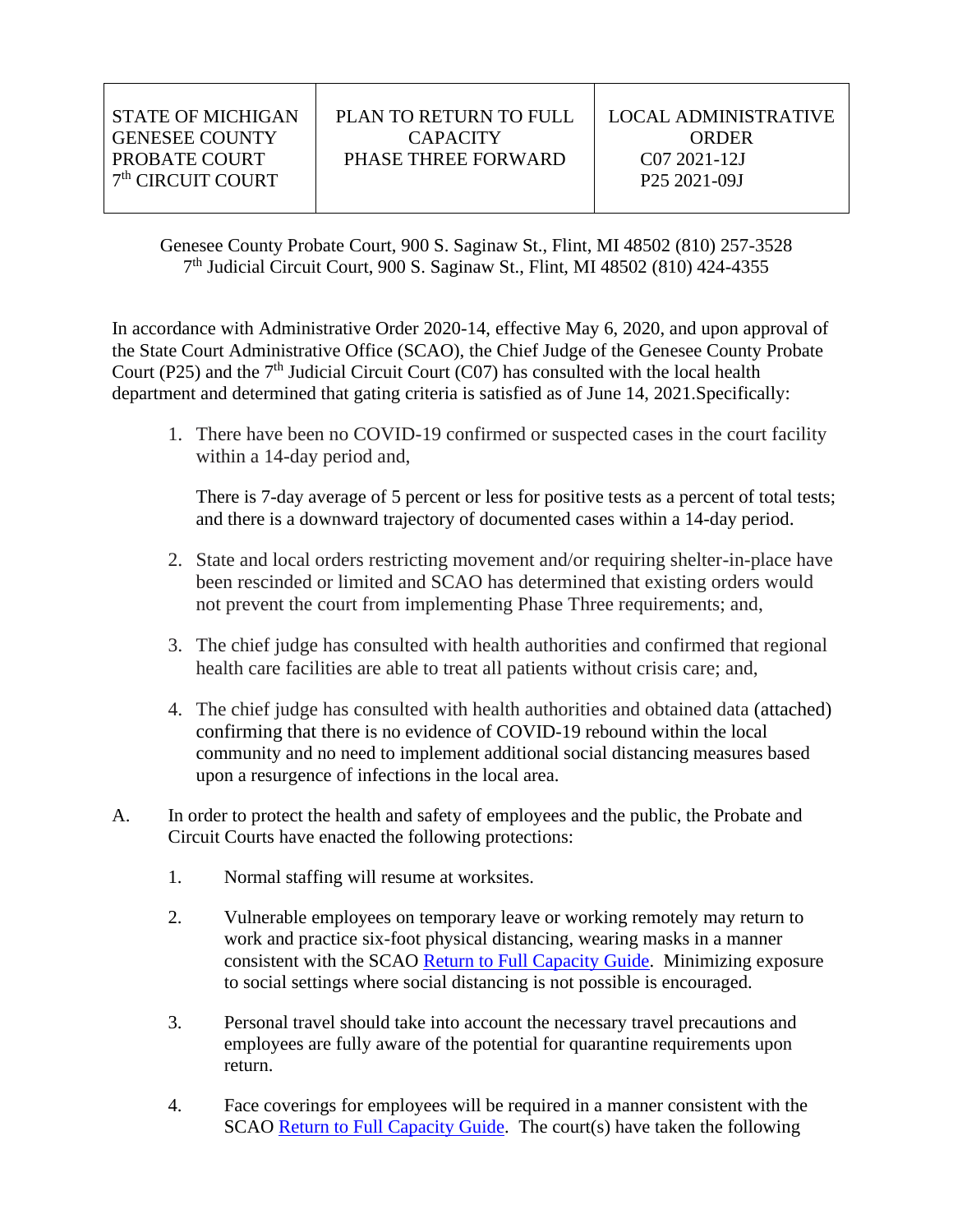steps to ensure proper social distancing and employee safety:

- a. Placed physical barriers between workspaces that are not at least six feet apart.
- b. Marked the floor in common spaces to indicate six-foot intervals.
- c. Required employees to wear masks while in public spaces, and in courtrooms or hearing rooms during formal or informal proceedings.
- d. Developed, in consultation with local public health officials and legal counsel, a face covering policy for employees that is consistent with [MIOSHA](https://www.michigan.gov/documents/leo/Final_MIOSHA_Rules_705164_7.pdf)  [Emergency Rules](https://www.michigan.gov/documents/leo/Final_MIOSHA_Rules_705164_7.pdf)
- e. Submitted its employee face covering policy to the regional office.
- f. Required employees handling mail to wear masks and gloves.
- 5. Employees will practice good hygiene through hand washing, frequent disinfecting of used items and surfaces, sneezing or coughing into a tissue or elbow, and avoiding touching their faces.
- 6. Employees have been trained regarding COVID-19. The training included good hygiene practices, updated personnel policies, and safety controls at the court facilities.
- 7. Court facilities have posted signage emphasizing proper handwashing.
- 8. Newly exposed areas (e.g.areas recently opened to the public or returning staff) and shared equipment will be cleaned and sanitized before use. Examples of shared equipment include copiers, fax machines, and telephones used by more than one employee during a single shift or in consecutive shifts. This equipment should be wiped down with disinfectant or a disinfectant wipe between uses.
- 9. The court is following the CDC guidance on cleaning and disinfecting if the facility is exposed to COVID-19.
- 10. The court has developed a contact tracing policy and is prepared to implement contact tracing procedures after receiving notification that the court facility has had confirmed exposure to COVID-19. These procedures will help the court identify individuals who may have been exposed to COVID-19 and will identify exposure locations that need to be cleaned and disinfected pursuant to CDC guidelines.
- B. The Probate and Circuit Courts are enacting the following measures related to public entry into court facilities:
	- 1. The public will be asked to self-screen using posted screening questions prior to entering the court building and to fill out a screening questionnaire for possible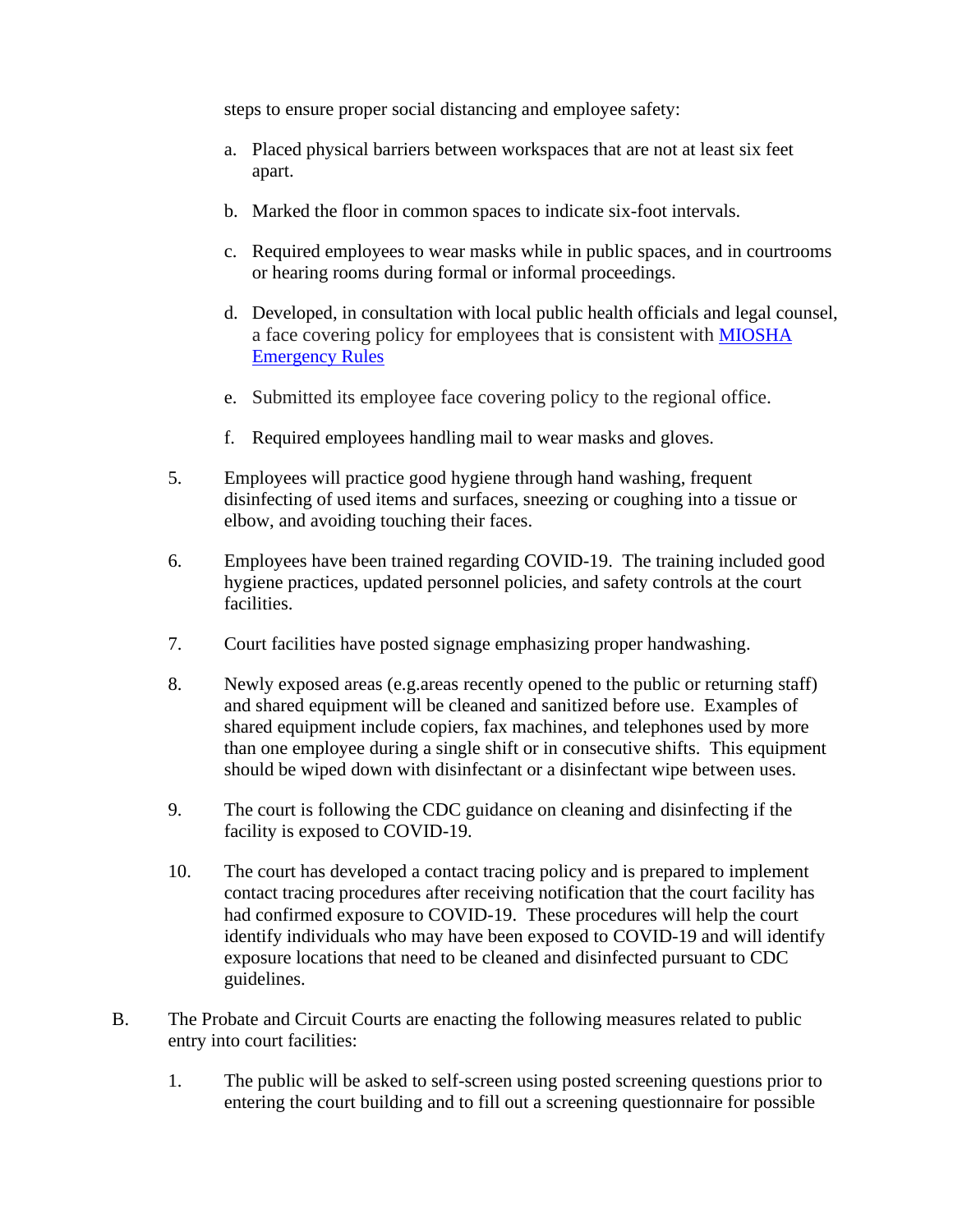contact tracing. Screening questions will include, but are not limited to the following:

- a. Do you have a cough or worsening cough (excluding chronic cough due to known medical reason)?
- b. Do you have shortness of breath?

OR

- c. Do you have at least two of the following symptoms:
	- Fever
	- Chills
	- Repeated shaking with chills
	- Muscle pain
	- Headache
	- Sore throat
	- New loss of taste or smell
- d. Have you had any close contact in the last 14 days with someone diagnosed with COVID-19 and you are not fully vaccinated?
- e. Have you traveled internationally in the last 14 days?

Any individual responding "yes" to the screening questions will not be allowed to enter the courthouse until they can pass the screening questions. Screening personnel will notify the court of any individual that does not make it past screening. The court will accept documents for filing from the person. If the person was scheduled to appear as a party to a court proceeding, the court will reschedule the hearing/trial to either a remote proceeding or to a future date when the person may pass courthouse screening. The court must provide appropriate personal protective equipment (PPE) to any personnel responsible for in-person screening.

- C. To facilitate increased activity in the courthouse, the court(s) are enacting the following measures related to court proceedings:
	- 1. Proceedings will be conducted virtually to the maximum extent possible, consistent with Administrative Order No. 2020-6.
	- 2. In-person court proceedings will be allowed on a limited basis if social distancing and face coverings continue to be required, subject to the individual discretion of a judge who may permit a face covering to be removed to assist with clarity of an audible response, while maintaining social distancing by the speaker.
	- 3. The public is required to wear masks pursuant to the provisions outlined in the Return to Full Capacity Guidance.
	- 4. Large venues and common areas in the courthouse (e.g.waiting areas, sit-down dining, etc.) will be open for use using limited six-foot physical distancing.